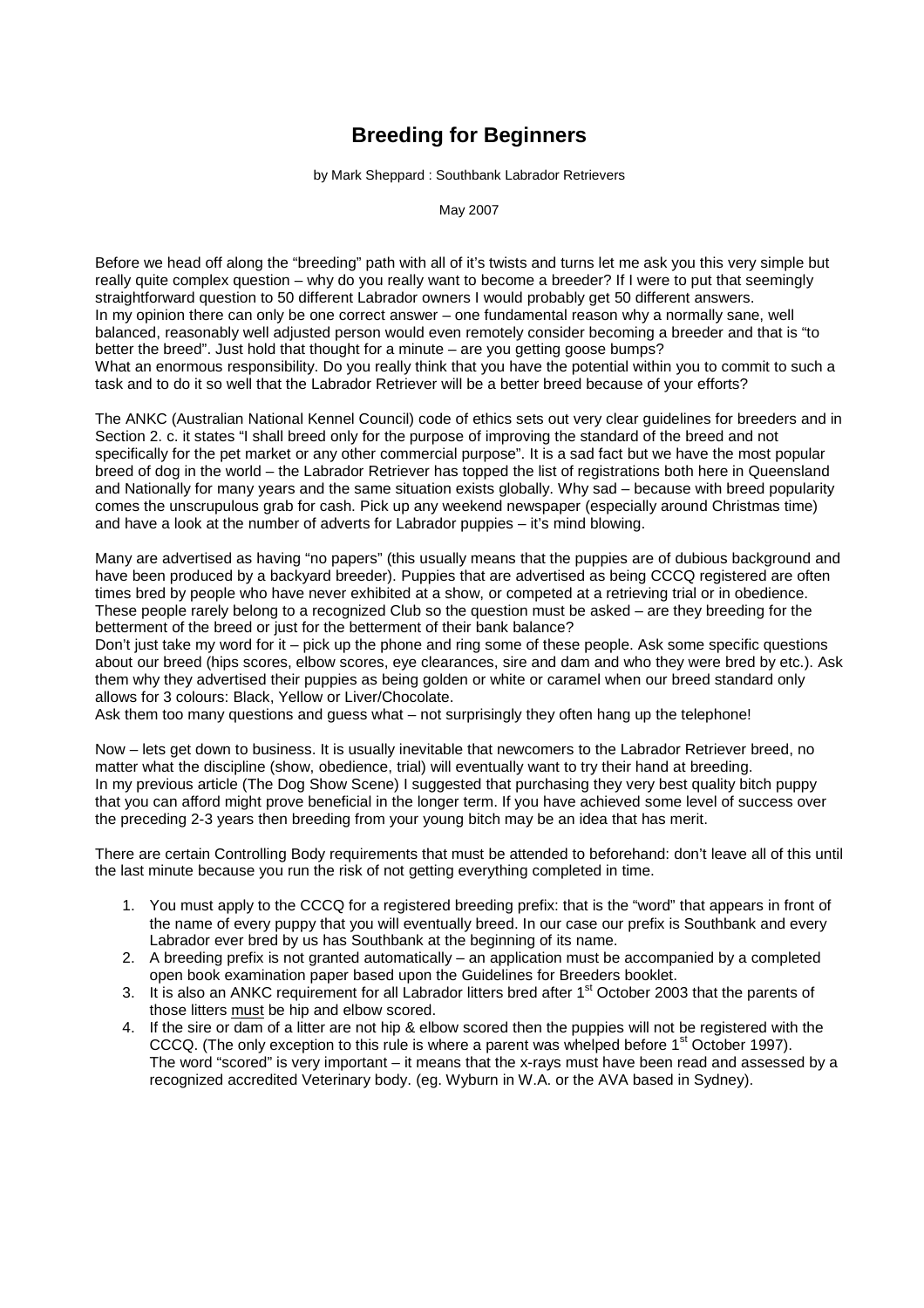In addition to the aforementioned requirements there are also some moral obligations: these apply equally to a potential breeding bitch as it does to the selection and use of a suitable stud dog.

- 1. It is not a requirement that hip and elbow scores must be under a certain minimum but you do need to make a moral judgment based upon those scores. This can at times be a very difficult decision. If you are committed to the betterment of the breed then the potential of producing puppies with poor hips and elbows will be something that will keep you awake at night – and so it should!
- 2. This issue is something that really must be discussed with your mentor either the breeder from which you originally purchased your bitch or a person whose advice you trust and respect.
- 3. I personally don't believe that breeding from a bitch whose hips are not a perfect 0:0 is a huge issue and I tend to apply a degree of common sense when accessing hip scores. When you consider that the current breed hip score average is 18 (9:9) then breeding from something with a score of say 2:2 or even 4:4 is not a fiasco. Where you may strike problems (in my opinion) is with an unbalanced or uneven score – something like 7:1.
- 4. At this point the scores of the selected stud dog plays a big part I would never consider mating a bitch with higher than 5:5 hips to a dog with a high/higher score. Similarly, breeding a low scoring bitch to a dog that has 12:8 hips may also be asking for trouble – many of the resulting puppies could be sound but there is a risk that some won't be. Remember that you (as the breeder) are the one that will have to confront a devastated family with young kids whose beloved puppy has just been diagnosed by the vet as having unsound hips.
- 5. Quite the opposite though (again in my opinion) is the question of elbow scores. I personally won't entertain breeding from a dog or bitch without perfect 0:0 elbows. It takes a lot of skill and an intimate knowledge of bloodlines before this should ever be contemplated and it is not something that a novice should even consider.
- 6. You also need to judge temperament very carefully is the temperament of your bitch suitable for breeding or is there a risk that some of her undesirable characteristics may be passed on to her puppies. Is she shy, uncertain around strangers or more particularly young children, has she ever had a "fit", does she bark incessantly (and believe me this is a characteristic that can be passed down through families of dogs), is she a "one person" type of dog who gets jealous when other family members try to come between her and her Master. All of these things "will matter" according to the degree of severity – if you don't mind a barking dog that never shuts up then that may not be a big issue whereas a nasty bitch that flies at strangers is dangerous and should never be bred from.

If you have weighed up all of the variables and you are confident that including your bitch in a breeding program meets all of the important criteria then it is time to proceed. I won't even attempt to cover all of the options available to a breeder regarding methods of breeding to a genetic "type". It is worth mentioning here that breeding livestock, any type of livestock whether it be dogs, horses, cattle, pigs or birds is really easy – all you need is a fertile male and female and nature will do the rest.

But beware of the Golden Rule. It is something that I read many year's ago and I believe every breeder should write it in bold letters on a piece of card and permanently display it in their kennels.

## "MOTHER NATURE ALWAYS ERRS ON THE SIDE OF MEDIOCRITY"

Put quite simply it means that no matter what we as breeders try to achieve Mother Nature will not tolerate extremes. Every chance that she gets Mother Nature will try to steer a course towards the moderate. As much as we all try to produce the most stunning Labradors imaginable this doesn't necessarily suit or match what is normal in nature.

What I will now try to do is cover the three most common paths that breeders head down when breeding for the first time. Every breeder is using genetics whether he realizes it or not and how well you understand genetics could determine your future success. Successful breeding is all about striking a perfect balance between art and science. In this case art means having an "eye" for a dog, science means having the necessary knowledge and skills to apply the laws of heredity.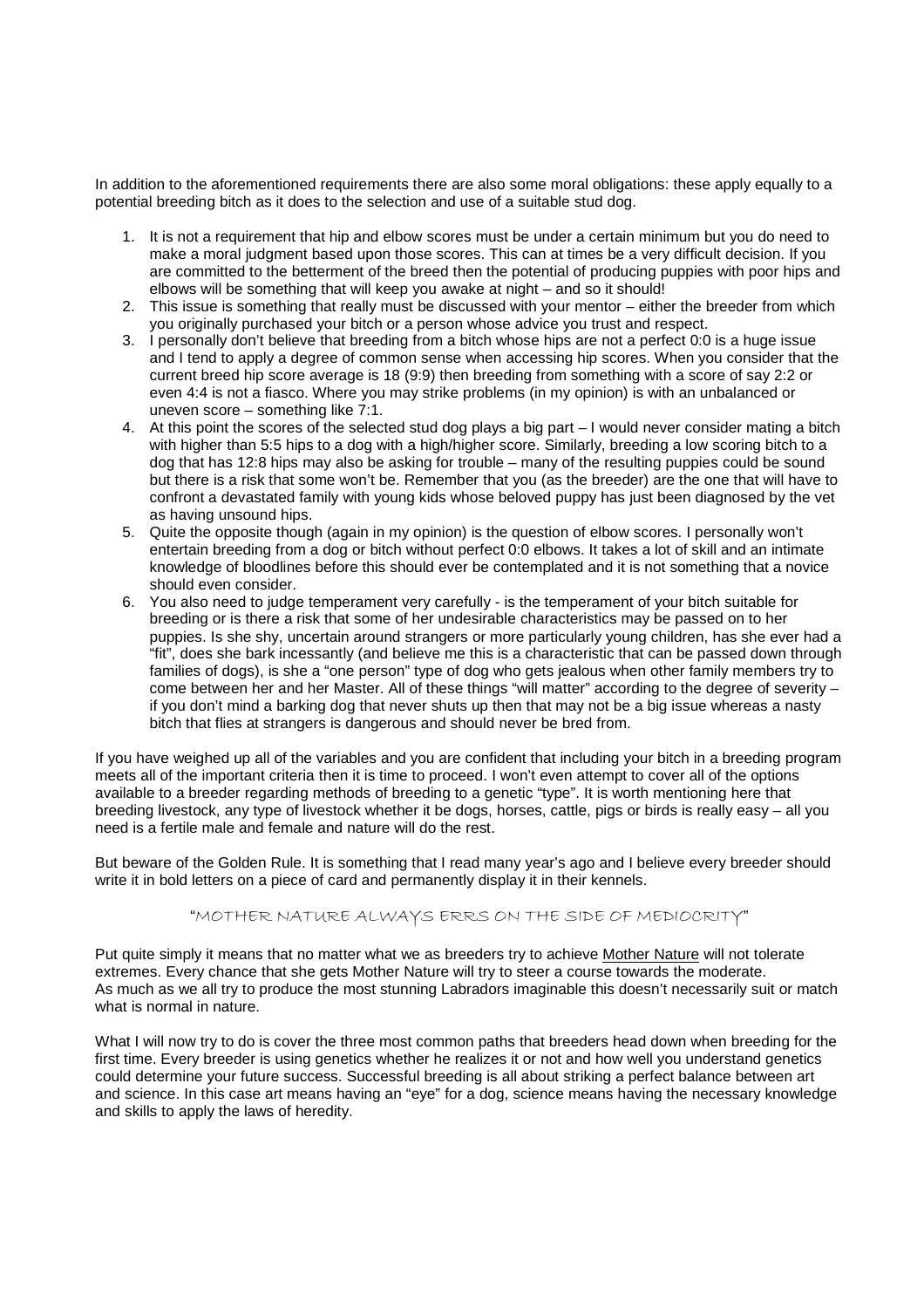$\triangleright$  Line Breeding – this method of selecting a suitable sire for a particular bitch is probably the most popular (and least understood) of all. Line breeding means that common ancestors are contained on both sides of the pedigree of a sire and dam. Where most novices fall foul of this method is through not understanding the impact of those common ancestors. Be very wary about the stud dog owner who simply says "your bitch and my stud dog have Billy Bob in their background – they would be a perfect match for each other". WRONG – having one or even two ancestors in common rarely guarantees outstanding puppies.

Firstly, is *Billy Bob* regarded as a pre-potent sire that has had a significant influence on the breed and if the answer is yes then how "close up" is he – in other words if Billy Bob appears back in the 5th generation in both pedigrees then the likelihood of him having any influence on your puppies would be negligible. It is probably better explained mathematically – every individual dog or bitch has inherited genes from its ancestors. From the parents comes a 50:50 split of genes, from each of 4 Grandparents 25.0%, from each of 8 Great Grandparents 12.5%, from each of 16 GG Grandparents there is 6.25% and from each of the 32 GGG Grandparents only 3.12%.

When I plan a line-bred litter what I am really considering is a family of dogs, not just an individual. More importantly I try to determine the common thread running through the family. I prefer to plan a litter where the top line of the dam's pedigree is very similar to the bottom line of the sire's pedigree as follows.



Assume for a moment that you own the bitch Ch Mary Rose and you are considering using Ch Joe Blogs at stud. In this case Ch Lil Smokey and Old Smokey were litter brother and sister and this has the effect of creating a common thread through the centre of the pedigree with common ancestors "up close" – in this example in the second generation. If both Mary Rose and Joe Blogs are sound and generally are recognized as nice examples of the breed then this combination (at least on paper) has potential.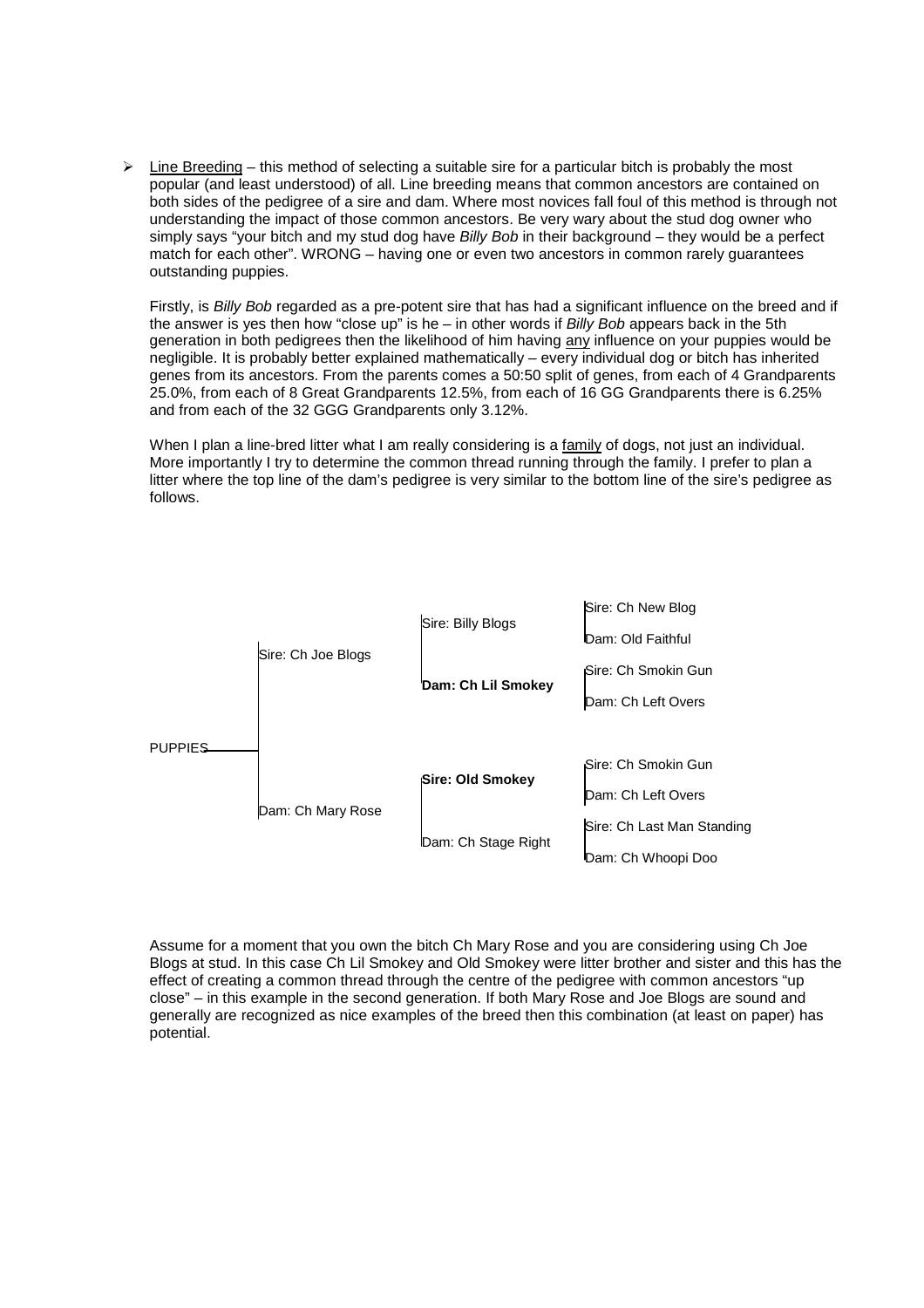$\triangleright$  Out crossing – this is probably the simplest of all the breeding methods to understand but the one with the least predictable outcomes. Out crossing means that there are no common ancestors on either side of the pedigree of the sire or dam. Out crossing can be very useful to a breeder if they wish to introduce (or remove) a particular trait: a fox brush tail is a really undesirable feature so let's use this as an example. By out crossing you can decide whether that particular trait was genetically dominant. If only some puppies sired by a dog with a fox brush tail had fox brush tails then it would suggest that fox brush tails were a dominant feature of that dog (the dog both has the visible fault and reproduces it). Your decision here could be to keep a puppy that has a normal tail that has also picked up some of the positive attributes from the sire that you were looking to introduce (maybe you were looking to produce better coats and nicer heads for example).

If, on the other hand all puppies sired by that dog actually had fox brush tails then it is fair to assume that your bitch (that visibly had a normal tail) was actually carrying a recessive gene for fox brush tails (recessive means that it is hidden and only appears when two similar genes meet). It is often the case that most breeders don't know what recessive genes their dogs carry – the only way to find out is to breed and be prepared for the consequences be they good or bad.

- $\triangleright$  Inbreeding the final method that I will cover is what is commonly called inbreeding. Whilst far from acceptable in human circles inbreeding can offer the very experienced breeder a powerful tool. But be warned – this method should only ever be used by the most experienced breeder and even then only when there is an intimate knowledge of the family of dogs being used and the dominant and recessive faults that are potentially being combined. Traditionally inbred litters are the result of Father/Daughter, Mother/Son, Brother/Sister matings and the resultant puppies carry a strong genetic load. Do not confuse inbreeding with the term "closely bred" – closely bred litters are often the result of Uncle/Niece, Grandfather/Granddaughter type matings and these should be considered as Line bred combinations.
- $\triangleright$  Breeding for colour generally speaking most Labrador breeders will experience first hand both Black and Yellow coat colour. A very small group of dedicated breeders will have experience of the Chocolate coat colour and full marks must go to them for working with such complex genetic issues. I won't attempt to go into the complexities of breeding Chocolate Labradors because I believe that it is a specialist field and not for the feint hearted. For the beginner it is probably best to restrict our focus to blacks and yellows.

There is a very detailed chapter on the inheritance of coat colour contained in the LRCQ handbook -"Labradors in Capricornia". I recommend it to new breeders who want a more scientific insight into the genetics. The whole question of coat colour is one of personal preference – I prefer to show Black Males and Yellow Bitches so when I am planning a litter I generally factor this into my thinking. From my all yellow litters I generally end up keeping a bitch puppy and from litters that are predominantly black I tend to select my up and coming males. It is fair to say that it shouldn't matter what colour the coat is and generally speaking that's true – as mentioned earlier it really is down to personal preference.

- $\triangleright$  Breeding backwards many breeders can fall into the trap of what I describe as trying to breed backwards. When studying pedigrees for future planned litters it is very easy to become overwhelmed with the prospect of "recreating" some past Champion dog or bitch. This is particularly the case with line bred litters because our eye is immediately drawn to common ancestry. We convince ourselves that by mating a certain bitch to a certain dog we have a chance of "recreating" a famous ancestor. No amount of genetic "jiggery pokery" will ever recreate an ancestor. Often times that ancestor is dead but even if a famous dog is available at stud it will only ever contribute 50% to the genetic makeup of his offspring. What we should be doing of course is breeding forward. Look to the future and plan to create that new breed record holder based upon the very best current day dogs.
- $\geq$  Beware the Big Winner novices and middle range breeders alike are often "sucked in" to believing that by using the current top winning show dog that they will be assured of taking a quantum leap forward in their breeding program. Don't get me wrong, there are a lot of well-credentialed dogs around that contribute significantly to the quality of their offspring but there are just as many that don't. I would encourage newcomers to really do their homework because once you have puppies on the ground it is too late to change your mind. You must try to determine how (and why) the current big winner has been bred – was he the result of a well planned, line bred mating? If so then the dog may be of significant value particularly if he carries a similar family background to your bitch.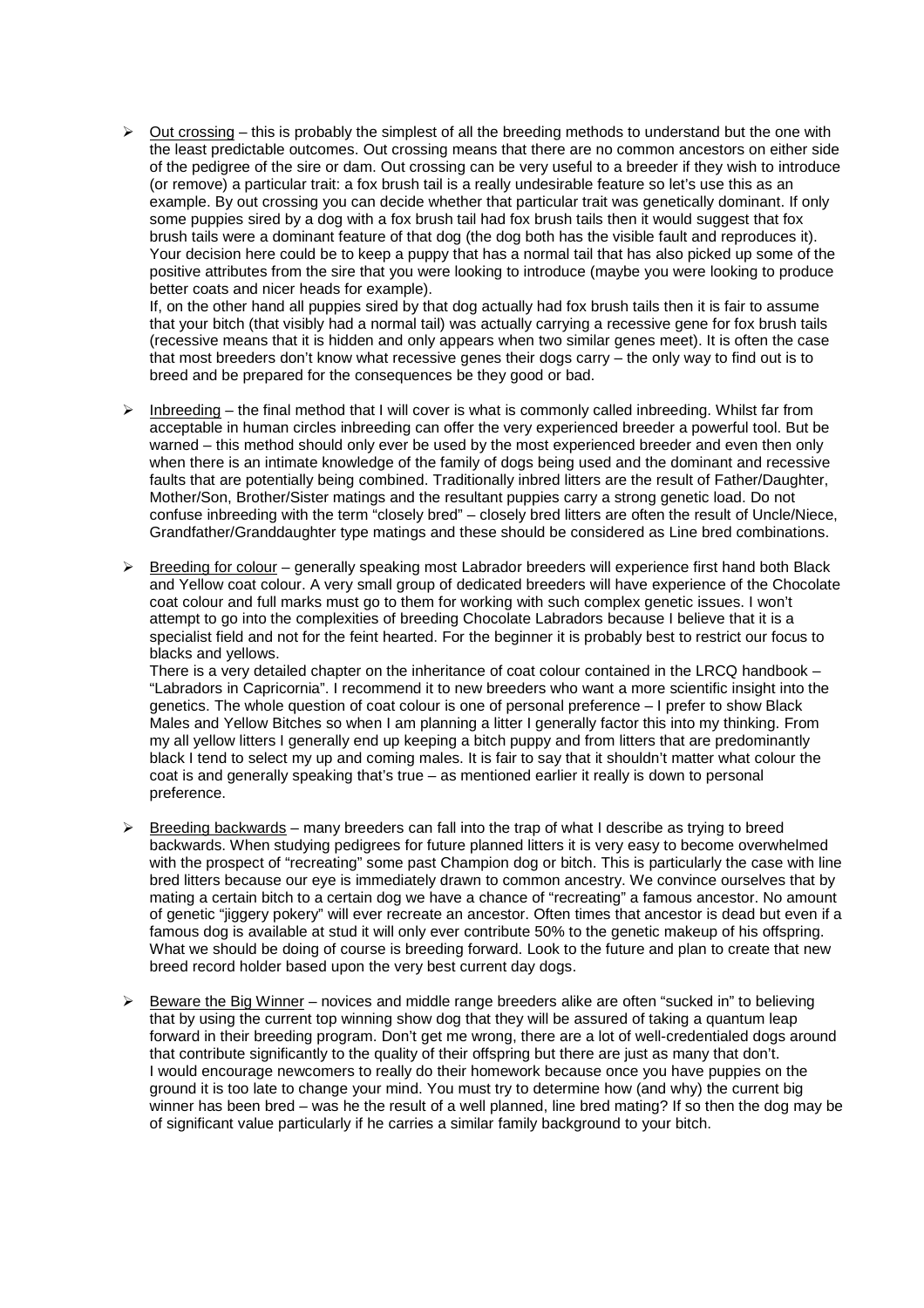If however, the dog was the result of an "outcross" you need to look much closer. He may well carry in his background some ancestors that are shared with your bitch. Where the danger lies of course is in the ancestors that aren't shared. You run the risk of introducing something into your lines that was unexpected or unwanted. I would also encourage novices to weigh up the quality of a particular dog's progeny (his offspring). Has the owner of the current big winner kept any offspring from this dog or has any breeder that has used the dog kept or sold puppies that have gone on to bigger and better things?

Often times you will find that the owner of a current big winner is not the breeder of that particular dog that he exhibits every weekend – my advise would be to talk to the breeder of the dog and get your information first hand. The term "breeder" applies equally to the owner of a bitch as it does to the owner of a stud dog.

Both must subscribe to the improvement of the breed philosophy for the overall quality to improve.

- $\triangleright$  Stud fees this is the amount that is charged by the owner of a stud dog for using his dog over eligible bitches. As a guide the amount that the owner of a stud dog charges is usually determined by the current market value of the puppies that the dog produces. At the time of writing this article the average price of a pedigreed, registered Labrador puppy in Queensland is around \$900 (give or take \$50). If a dog is standing at stud for a fee well in excess of this amount be very cautious. Don't be fooled into believing the "sales pitch" about the dog being a top winner, a record holder, the latest overseas import or that the dog is just about to leave for some far off overseas destination. Strip away all of the window dressing and be very clear in your mind whether the dog "actually suits your bitch".
- Your rights a stud fee is paid for the services of a stud dog over your bitch. It is not the amount that you pay for puppies to be produced. If a successful mating takes place (and most professional stud dog owners will allow two matings two days apart) you will be required to pay the stud fee at the time of the second mating. In return you will receive a signed service certificate that contains detailed information about the stud dog used, his owners details and the date/s of matings. Don't lose this form because it also serves as a registration application for any puppies that are born. If no puppies are produced then most stud dog owners will allow a free return mating when your bitch next comes in to season – please confirm this arrangement at the time of mating and get it in writing from the stud dog owner. Always insist on sighting the original hip and elbow certificates (and the current eye clearances if these tests have been done): DO NOT take the stud dog owners' word that all is in order. Similarly, have the original copies of the hip and elbow certificates of your bitch ready to show the owner of the stud dog. Remember that there is not a Labrador breeder on this earth that hasn't experienced (at some time or another) problems with inherited defects – if you ever overhear a breeder or stud dog owner suggest otherwise they are lying!!!!